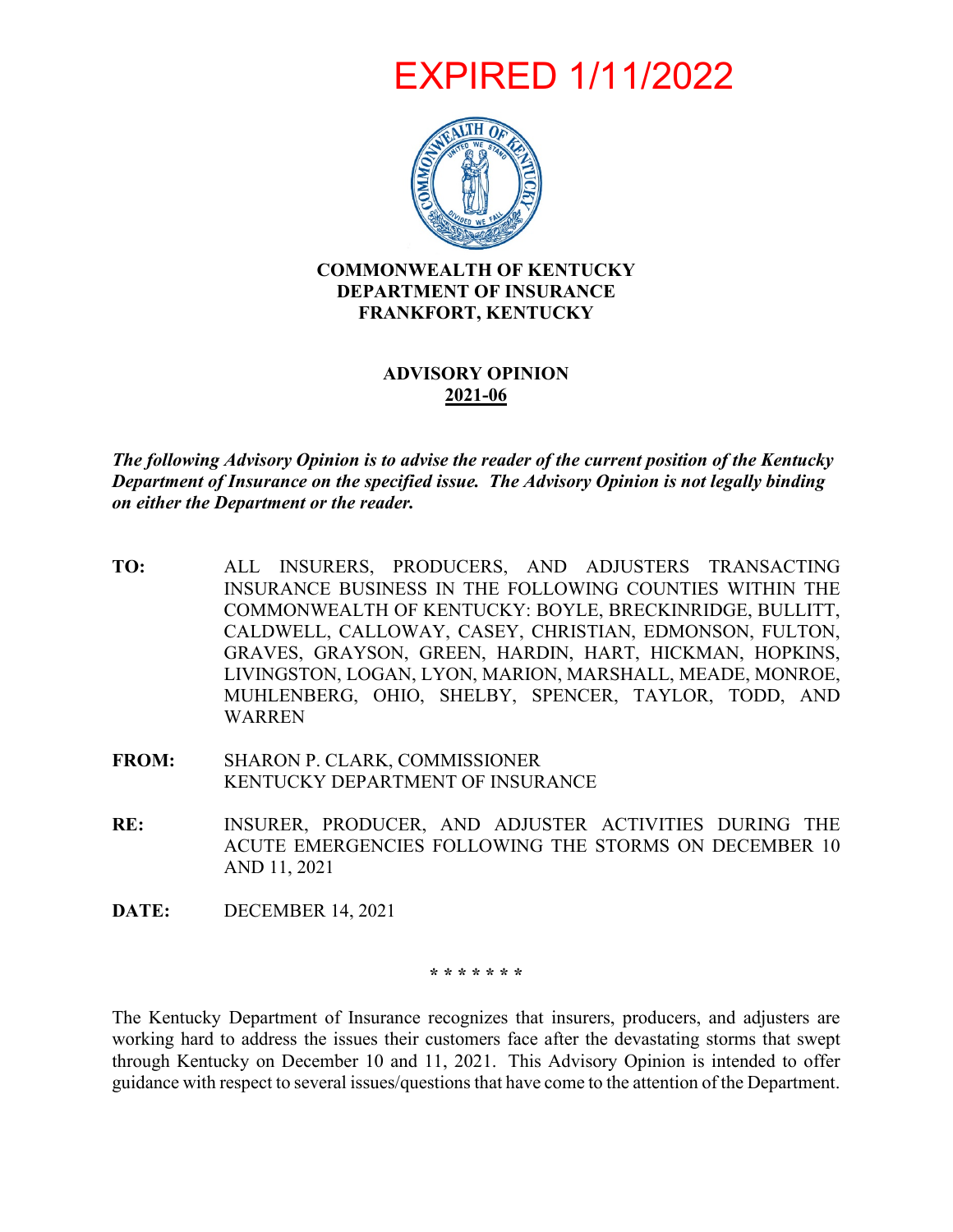# EXPIRED

## **A. Insurers**

Limited access to funds: The recent storms have impeded the ability of Kentuckians to access funds in certain areas of the state. The Department has received inquiries from insurers regarding their ability to extend time periods for customers to pay premiums, copayments, deductibles, and other charges which may be due. In light of the State of Emergency declared by Governor Beshear in Executive Order 2021-923, insurers are permitted to extend time periods that, when extended, will be for the benefit of their customers. Such extensions should be for reasonable time periods that will not result in a financial hardship on consumers when the payments become due after the extensions have expired. Under the current State of Emergency declared pursuant to Executive Order 2021-923, such extensions may be provided until January 10, 2022. The Department of Insurance may further extend this deadline based upon any additional extension of the above-referenced State of Emergency.

Any insurer intending to offer extensions to consumers should advise the Department of such by sending an email to Rob Roberts at  $Rob.Roberts@ky.gov$  or by letter delivered to:

> Attn: Rob Roberts Commissioner's Office Kentucky Department of Insurance P.O. Box 517 Frankfort, Kentucky 40602

Disruption of Mail Delivery: The recent storms have also resulted in major disruptions to mail delivery. Insurers should refrain from taking action against policyholders such as cancelling policies, non-renewing policies, and implementing rate increases until such time as proper and actual notice can be given.

Access to Policies: In many instances, policyholders may not have access to their policies and are unable to review their policy language. Insurers should supply, upon request from a policyholder, a copy of the policy without charge.

Adjusters: In accordance with KRS 304.9-430(14), temporary registration for emergency independent or staff adjusters shall be issued by the commissioner in the event of a catastrophe declared in Kentucky. Insurers sending unlicensed adjusters to Kentucky to assist with claims from the storms of December 10 and 11, 2021 (Catastrophe Serial No. 2176) must complete a Form 8307 to register the unlicensed catastrophe adjusters. The form must be completed and submitted by the insurer, not the individual adjuster or any other entity. Any Form 8307 shall be submitted electronically through the insurer's eServices account on the Department's website at [http://insurance.ky.gov.](http://insurance.ky.gov/) An emergency independent or staff adjuster's registration shall remain in force for a period not to exceed ninety (90) days, unless extended by the commissioner.

### **B. Public Adjusters**

A public adjuster is an adjuster that acts on behalf of an insured or aids an insured solely in relation to first-party claims arising under insurance contracts that insure the real or personal property of